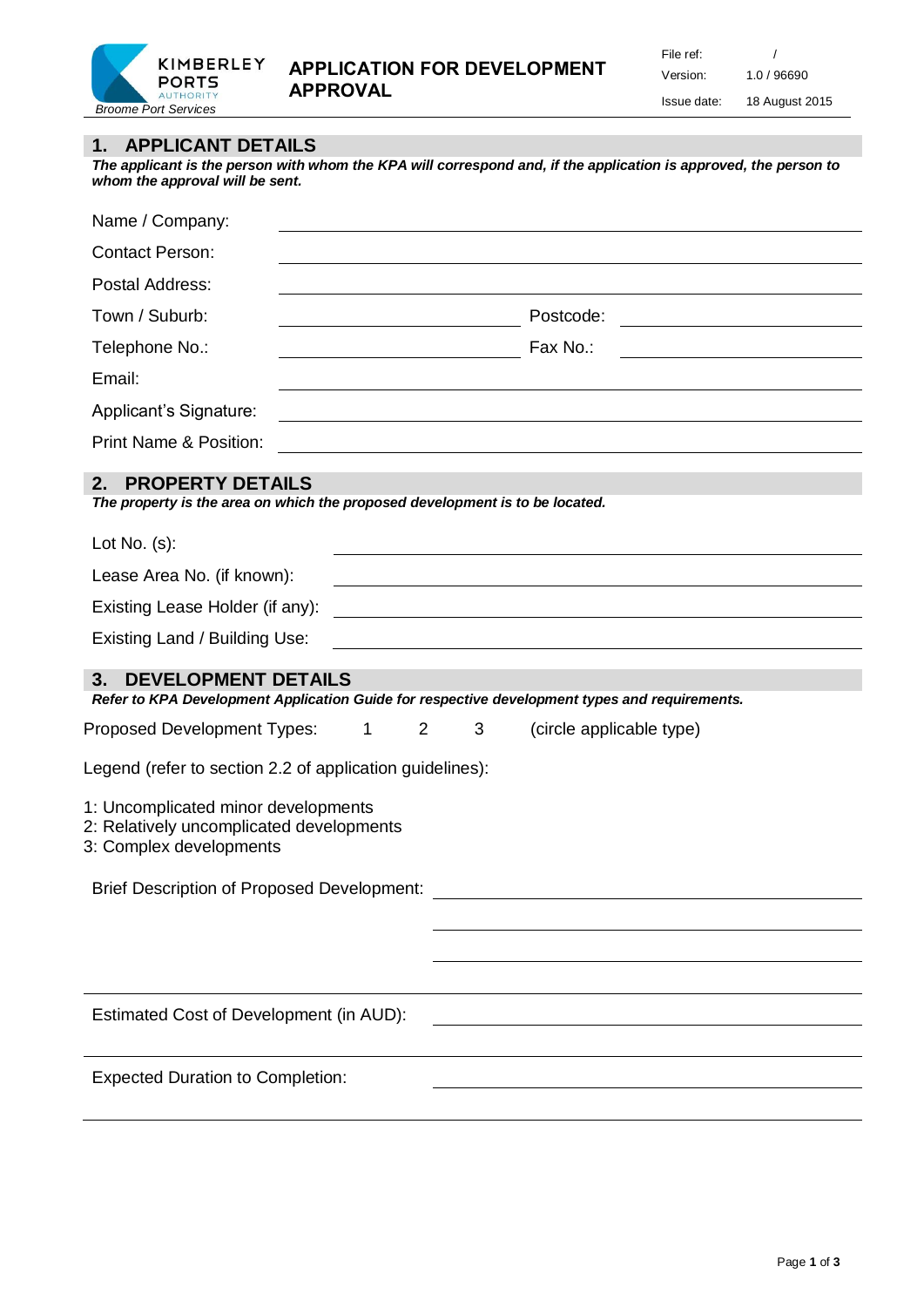File ref: / Version: 1.0 / 96690 Issue date: 18 August 2015

# **OTHER AUTHORITIES / AGENCIES WHOSE APPROVALS ARE REQUIRED:**

| Y / N |  |
|-------|--|
| Y / N |  |
| Y / N |  |
| Y/N   |  |
| Y / N |  |
|       |  |

Others (please specify)

*Broome Port Services*

**KIMBERLEY** 

**PORTS** 

*Please attach additional sheet(s), if space provided is not sufficient*

#### **PLANS AND DOCUMENTS SUBMITTED (WITH THIS APPLICATION):**

| Y/N | <b>Project Definition</b>  | Y/N | <b>Locality Plan</b>       |
|-----|----------------------------|-----|----------------------------|
| Y/N | Site Plan                  | Y/N | Drainage Plan              |
| Y/N | <b>Conceptual Drawings</b> | Y/N | Development Brief / Report |
|     | Others (please specify)    |     |                            |
| 1.  |                            |     |                            |
| 2.  |                            |     |                            |
| 3.  |                            |     |                            |
| 4.  |                            |     |                            |
| 5.  |                            |     |                            |

#### *Please attach additional sheet(s), if space provided is not sufficient*

#### **4. PLANNING APPLICATION FEES**

*The application fees are listed in the Development Application Guide and are reviewed annually. Please ensure the fees submitted are in accord with the current guide. Cheques should be made out to Kimberley Ports Authority.* 

Planning Application Fee: AUD \$ Note: The application will not be processed until the Planning Application fee(s) are paid.